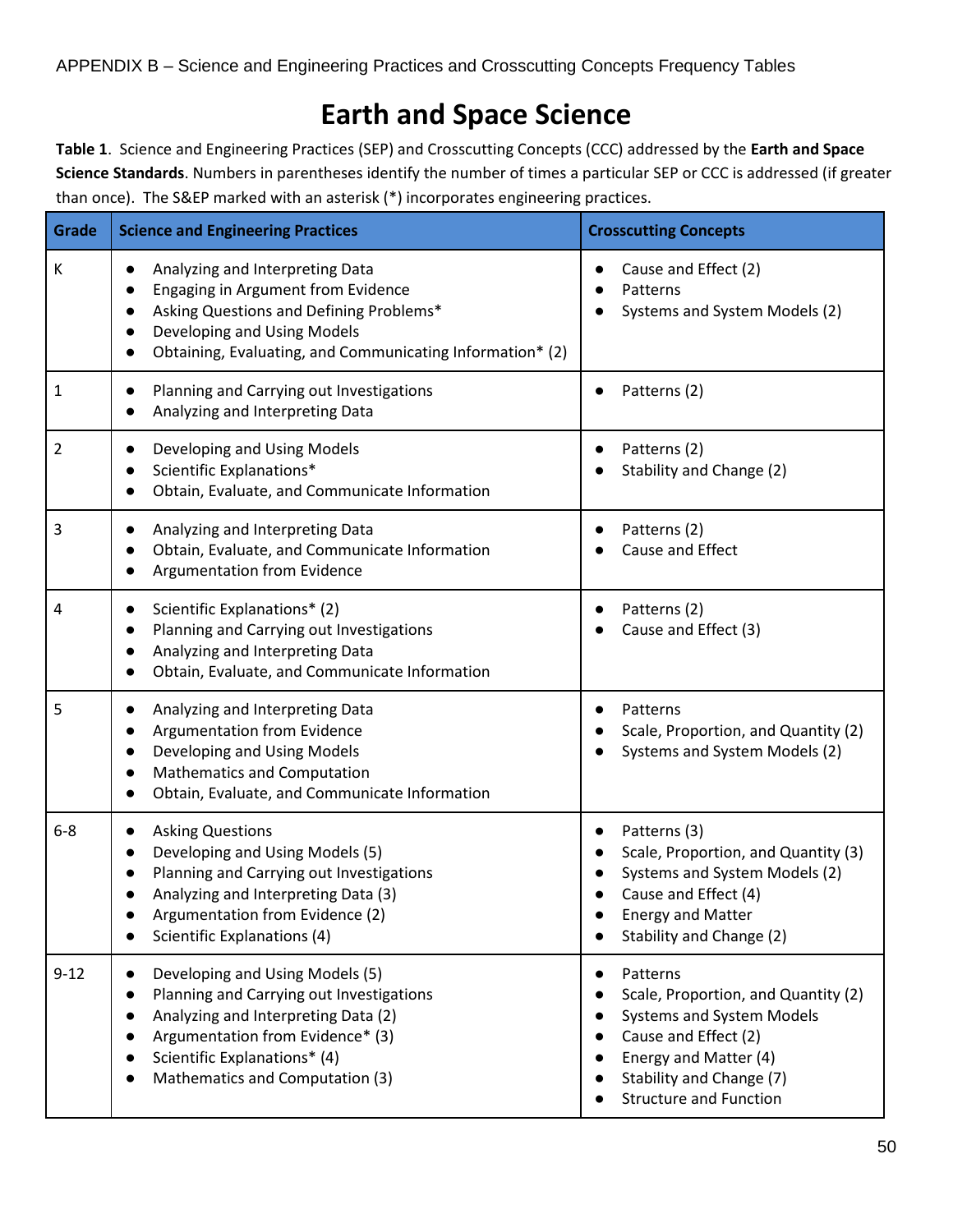## **Life Science**

**Table 2**. Science and Engineering Practices (SEP) and Crosscutting Concepts (CCC) addressed by the **Life Science Standards**. Numbers in parentheses identify the number of times a particular SEP or CCC is addressed (if greater than once). The S&EP marked with an asterisk (\*) incorporates engineering practices.

| <b>Grade</b>   | <b>Science and Engineering Practices</b>                              | <b>Crosscutting Concepts</b>               |
|----------------|-----------------------------------------------------------------------|--------------------------------------------|
| К              | Analyzing and Interpreting Data<br>$\bullet$                          | Patterns                                   |
| $\mathbf{1}$   | Constructing Explanations and Designing Solutions* (2)<br>$\bullet$   | <b>Structure and Function</b>              |
|                | Obtaining, Evaluating, and Communicating Information<br>$\bullet$     | Patterns (2)                               |
| $\overline{2}$ | Planning and Carrying out Investigations (2)<br>$\bullet$             | <b>Structure and Function</b>              |
|                | Developing and Using Models*                                          | Cause and Effect                           |
| 3              | Developing and Using Models<br>$\bullet$                              | Cause and Effect (4)                       |
|                | Engaging in Argument from Evidence* (3)                               | Patterns (2)                               |
|                | Analyzing and Interpreting Data (2)                                   | Scale, Proportion, and Quantity            |
|                | Constructing Explanations and Designing Solutions (2)<br>$\bullet$    | Systems and System Models                  |
| 4              | Engaging in Argument from Evidence (2)<br>$\bullet$                   | Systems and System Models (2)<br>$\bullet$ |
| 5              | Engaging in Argument from Evidence<br>$\bullet$                       | <b>Energy and Matter</b>                   |
|                | Developing and Using Models<br>$\bullet$                              | Systems and System Models                  |
| $6-8$          | Developing and Using Models (5)<br>$\bullet$                          | Cause and Effect (8)<br>$\bullet$          |
|                | Planning and Carrying out Investigations                              | Stability and Change (2)                   |
|                | Constructing Explanations and Designing Solutions (5)                 | Energy and Matter (3)                      |
|                | Using Mathematics and Computational Thinking<br>$\bullet$             | <b>Systems and System Models</b>           |
|                | Engaging in Argument from Evidence* (4)                               | Scale, Proportion, and Quantity            |
|                | Analyzing and Interpreting Data (3)                                   | Patterns (4)                               |
|                | Obtaining, Evaluating, and Communicating Information (2)<br>$\bullet$ | Structure and Function (2)                 |
| $9 - 12$       | Developing and Using Models (5)<br>$\bullet$                          | Systems and System Models (3)              |
|                | Planning and Carrying Out Investigations<br>$\bullet$                 | Energy and Matter (5)                      |
|                | Constructing Explanations and Designing Solutions* (6)<br>$\bullet$   | <b>Structure and Function</b>              |
|                | Using Mathematics and Computational Thinking* (4)                     | Stability and Change (3)                   |
|                | Engaging in Argument from Evidence (4)                                | Cause and Effect (7)                       |
|                | <b>Asking Questions and Defining Problems</b>                         | Scale, Proportion, and Quantity (3)        |
|                | Analyzing and Interpreting Data (2)                                   | Patterns (2)                               |
|                | Obtaining, Evaluating, and Communicating Information                  |                                            |